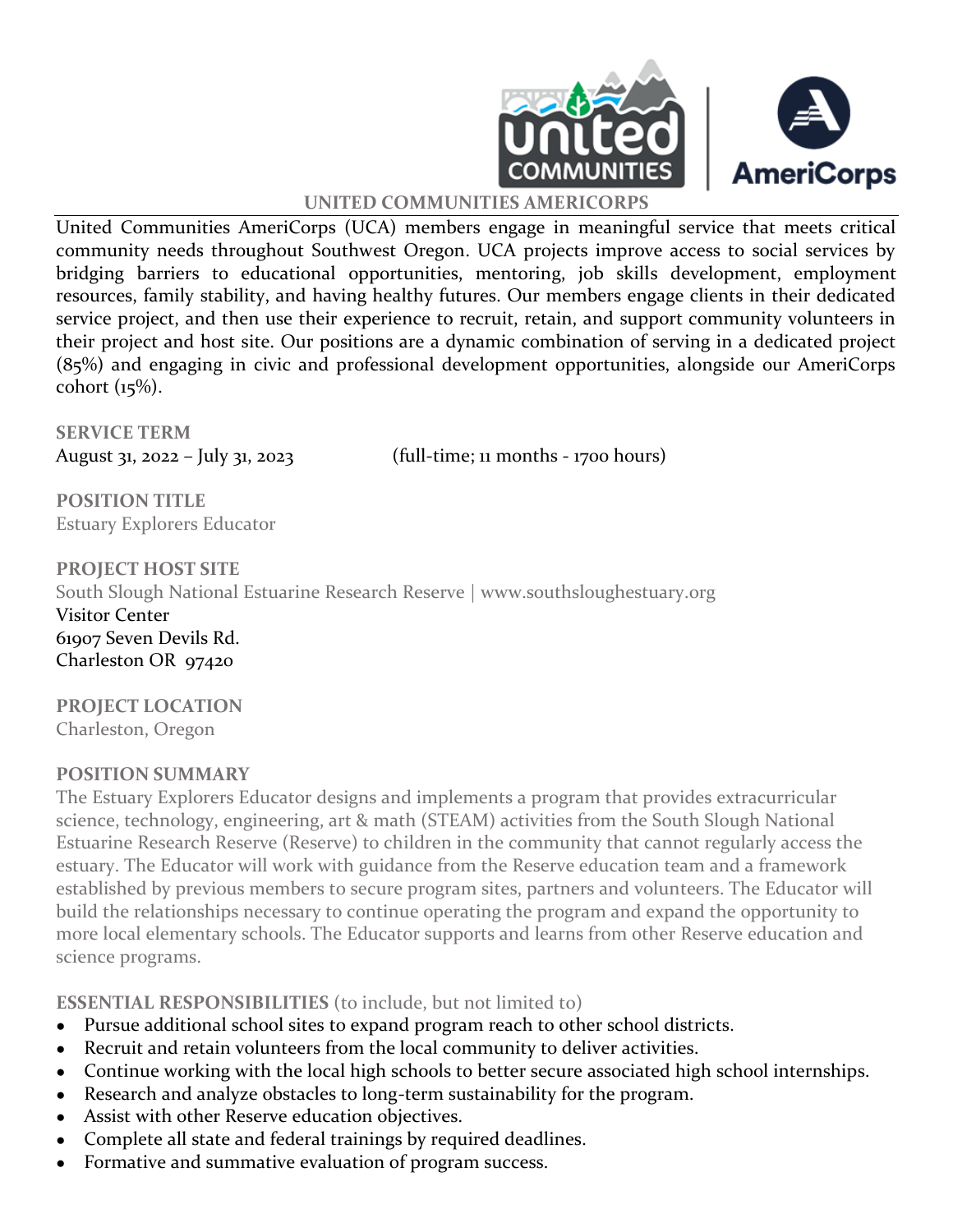- Implement and/or develop systems to inform Effective Volunteer Management Practices (EVMPs).
- Complete and submit all necessary UCA paperwork and reports in a timely manner.
- Attend and complete all UCA training and service requirements including orientation, trainings, team meetings, and National Days of Service (Make a Difference Day, MLK Jr. Day, and a June Service Event).
- Wear AmeriCorps apparel and/or appropriate identifiers while performing service or attending official events.

#### **MARGINAL RESPONSIBILITIES** (to include, but not limited to)

- Develop lessons and activities that contribute to Reserve education.
- Pursue funding or other support opportunities for high school interns, such as transportation, school credit, etc.
- Identify other methods to provide estuary programming to audiences currently not participating.
- Assist with research, monitoring and stewardship work at the Reserve.
- Collaborate with partners.

## **POSITION REQUIREMENTS**

- $\bullet$  Ability to read, write and communicate effectively at an  $8<sup>th</sup>$  grade level or above.
- Willingness to work closely with children and adults, and speak in front of groups of various sizes.
- Ability to work independently and meet deadlines.
- Creativity, flexibility and critical thinking skills.
- Driver's license
- Leadership skills, or an interest and willingness to build those skills.
- 17 years of age or older, at the beginning of service term.
- U.S. citizen, national or lawful permanent resident.
- Possession of a high school diploma or equivalent, or commit to earning one prior to receiving an education award.
- Ability to commit to the full term of service for which they are applying.
- Must successfully pass a National Service Criminal History Check provided through UCAN and/or Project Host Site.
- Regular and reliable attendance.
- Have not previously served four terms in an AmeriCorps\*State or National program. Members are only eligible for the equivalent of two full-time education awards in their lifetime. Applicants must disclose if they have ever been removed for cause from any national service program.

#### **PREFERRED QUALIFICATIONS**

- 4 years of study in environmental science, education, or related degree
- Experience working with children, especially in outdoor settings
- Ability to walk unassisted up to 5 miles over uneven terrain such as unpaved trails, mudflats and marshes
- $\bullet$  Ability to lift up to 50 lbs
- Experience working with or coordinating volunteers
- Strong problem solving skills.
- Familiarity with computers, including Microsoft Office programs

# **SERVICE CONDITIONS**

- Office, visitor center, schools or other community buildings
- Paved and unpaved trails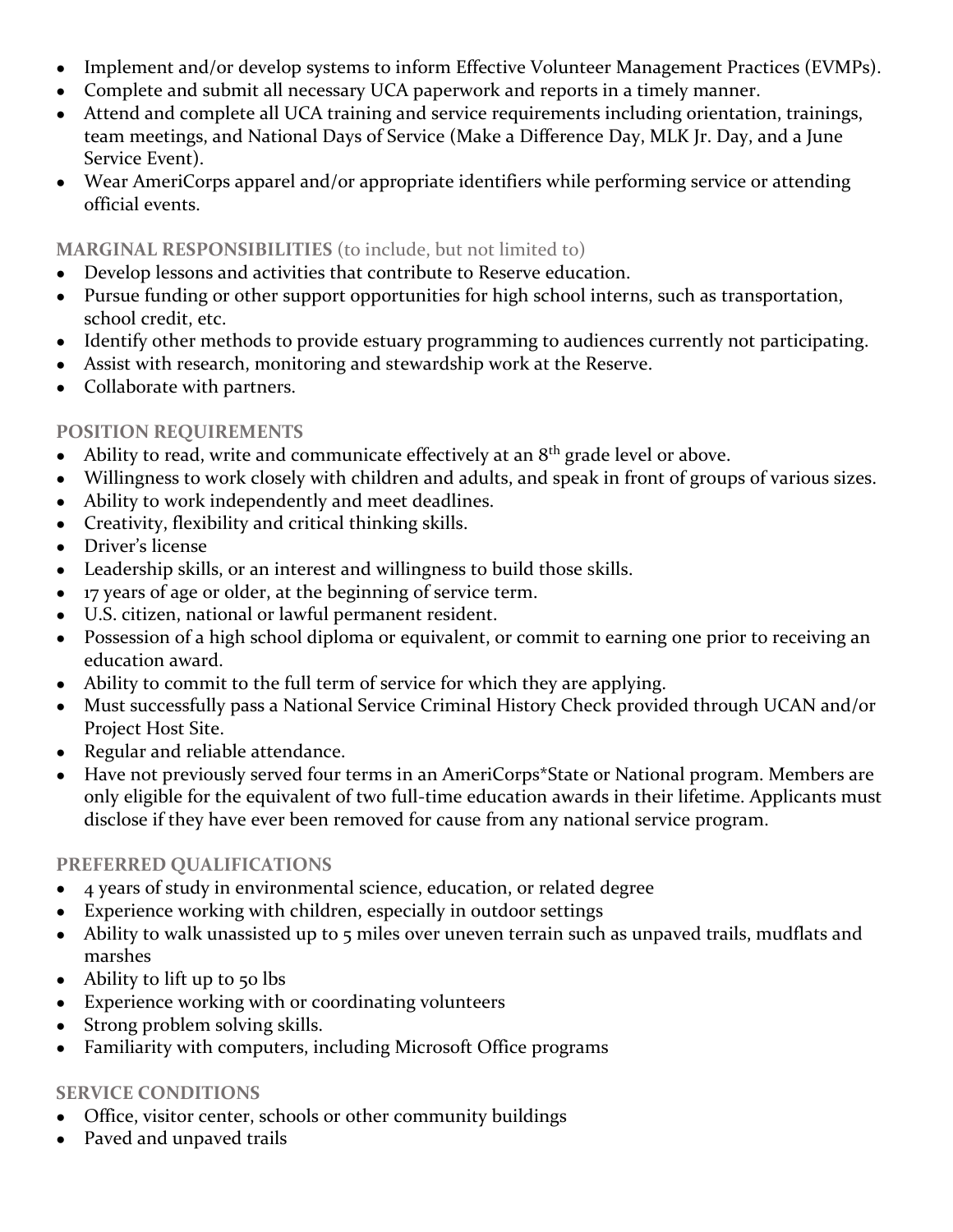● Field sites in forested uplands, wetlands and bay habitats including boat channels, mudflats, and marshes.

## **PHYSICAL & INTELLECTUAL DEMANDS**

- Walking or standing for extended periods of time, sometimes on unstable surfaces
- Working outdoors in varying weather conditions
- Ability to work well independently and as a part of a team.
- Patience and resilience in the face of multi-faceted problems
- Capacity to receive and process lots of new information quickly.

## **EQUIPMENT USED**

• Computers and tablets, standard software programs, cameras, microscopes, spotting scopes, GPS units, field equipment such as measuring tapes, quadrats, nets, yard tools, 12-passanger van, minivan, kayaks, multi-passenger canoes.

## **TRANSPORTATION INFORMATION**

- Reserve vehicles are available for work-related activities.
- Personal vehicle is essential as public transportation is not an option.

# **MEMBER BENEFITS INCLUDE**

- $$16,502^*$  living allowance paid over the 11-month service term (approx. \$1,500 monthly, before taxes).
- \$6,495.00 education award upon successful completion of the term of service which can be used to repay qualified student loans or for further education in an accredited institution of higher learning, vocational or trade schools. The education award is taxed in the year that it is used. Members that are 55 and older may transfer the award to one child or grandchild.
- May be eligible for Loan Forbearance & Interest Accrual Repayment on qualified loans (after successful completion of a term of service, AmeriCorps will pay the accrued interest on qualified loans, which is taxable).
- Basic medical insurance (covers members only, not dependents; vision and dental not included).
- Child care allowance for those who qualify.
- Professional development, trainings and networking opportunities

\* Member living allowance rates are determined by federal funding and may change prior to member's start date

#### **EQUITY & INCLUSION**

UCA values diversity and seeks to provide an inclusive space that rejects intolerance. Qualified individuals with disabilities and those from diverse backgrounds are strongly encouraged to apply. UCA is an AA/EEO employer. UCA provides reasonable accommodations for qualified individuals and conducts all activities in fully accessible settings.

#### **HOW TO APPLY**

## **Application Deadline:** August 12, 2022

Interviews are conducted on a rolling basis as qualified candidates are identified, so early application is